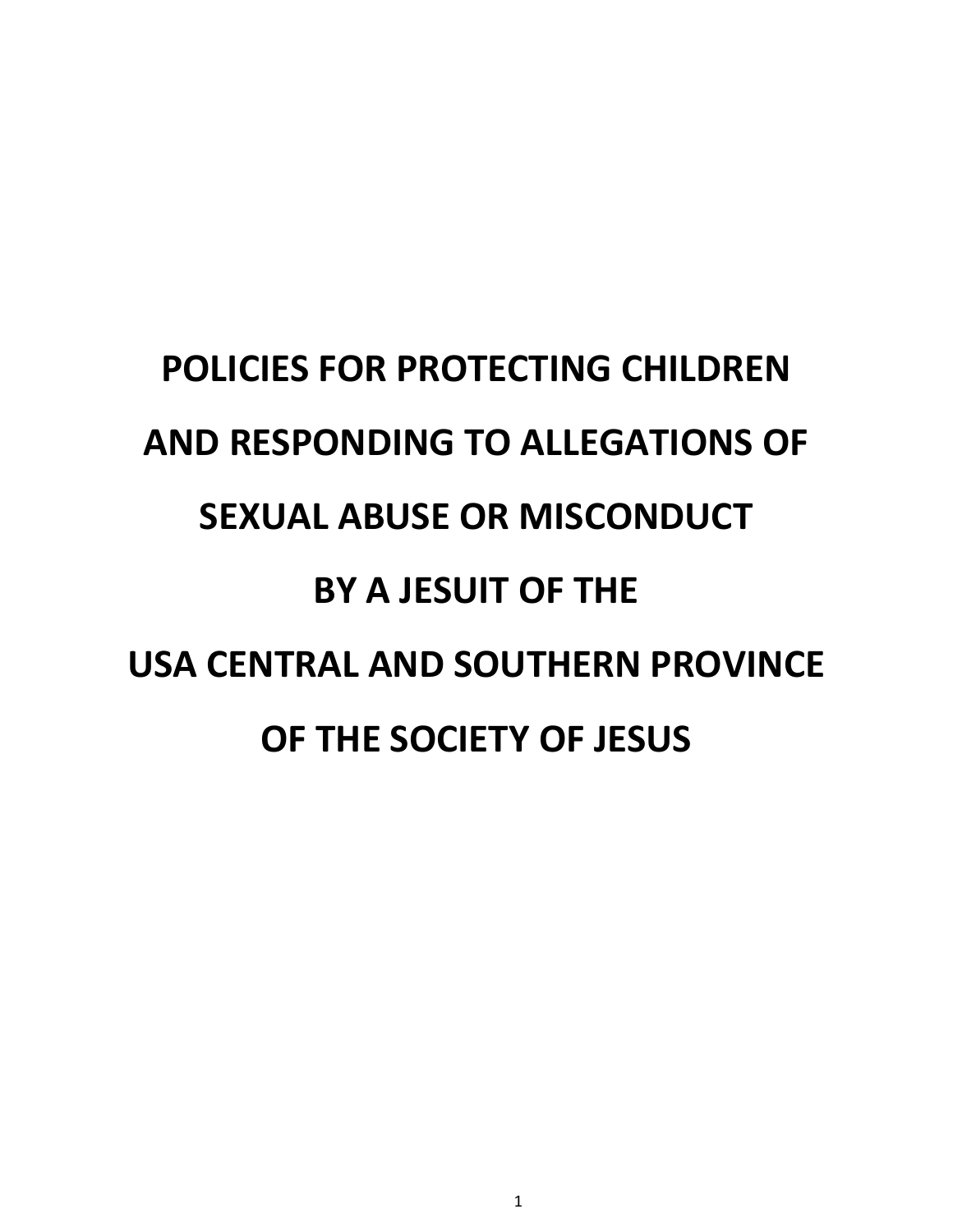## **TABLE OF CONTENTS**

| <b>INTRODUCTION</b> |                                                          | 3  |
|---------------------|----------------------------------------------------------|----|
| L.                  | <b>ENSURING AN EFFECTIVE RESPONSE</b>                    | 5. |
|                     | <b>II. REVIEW BOARD</b>                                  | 5. |
|                     | III. DIRECTOR, SAFE ENVIRONMENT AND PROFESSIONAL CONDUCT | 6  |
|                     | IV. COORDINATIOR OF PASTORAL SUPPORT AND OUTREACH        | 7  |
|                     | V. REPORTING ABUSE OR MISCONDUCT                         | 7  |
|                     | VI. SUPERVISION OF JESUITS WHO ARE REMOVED               | 10 |
|                     | <b>VII. SAFE ENVIRONMENT PROGRAM</b>                     | 12 |
|                     | VIII. STANDARDS OF CONDUCT FOR INTERACTION WITH MINORS   | 14 |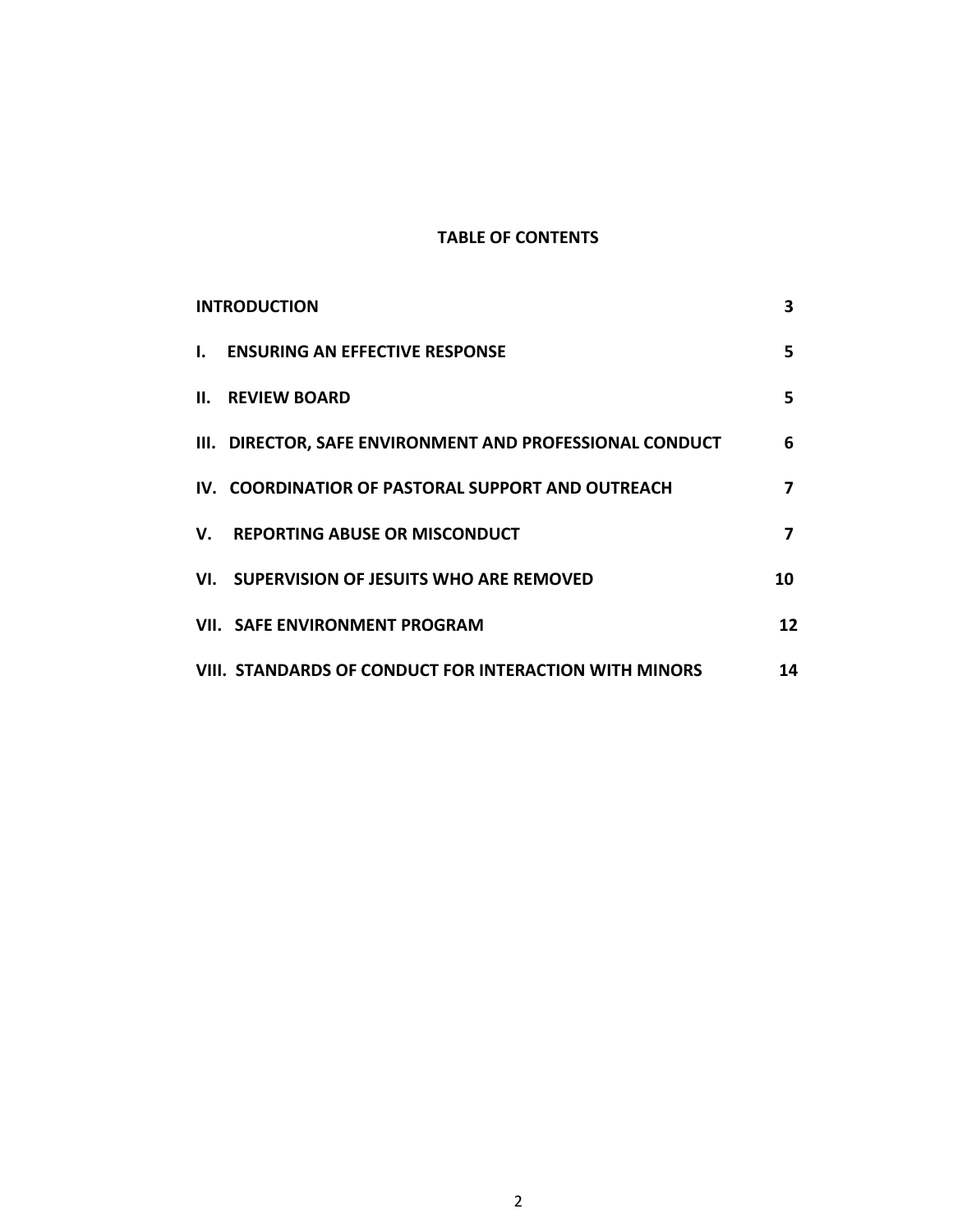## **INTRODUCTION**

The U.S. Central and Southern Province of the Society of Jesus ("the Province") affirms that sexual abuse by a member of a religious community constitutes a profound violation of trust in human relationships which can cause pain and damage for the abused and their families, the local communities of those involved, and the Universal Church. The Province is committed to the prevention of sexual abuse of children, youth and vulnerable adults through the establishment of a Safe Environment Program ("SEP"). The Province will respond to allegations of sexual abuse by a Jesuit through the establishment of the following Policies and Procedures.

Consistent with the principles of the *Charter for the Protection of Children and Young People*, United States Conference of Catholic Bishops, June 2011, ("Charter") and *Improving Pastoral Care and Accountability in Response to the Tragedy of Sexual Abuse* (Conference of the Major Superiors of Men, August 2002); compliant with the directives of the *Essential Norms for Diocesan/Eparchial Policies Dealing with Allegations of Sexual Abuse of Minors by Priests or Deacons*, United States Conference of Catholic Bishops, approved by the Congregation for Bishops, May 2006, ("Essential Norms"); and in accordance with canon law and the law of the Society of Jesus, the Province will seek to respond promptly and pastorally to the person bringing the allegation, and will promptly investigate and respond to the allegation. In all circumstances we will strive toward protection, healing, and reconciliation.

In accord with the documents listed above, it is the policy of the Province that when even a single act of sexual abuse of a minor or vulnerable adult is established by an appropriate process in accord with canon law and the law of the Society of Jesus, the offending Jesuit will not serve in active ministry or hold a position working in proximity to minors or vulnerable adults. All priests, brothers, scholastics and novices of the Province ("Jesuits") are expected to be familiar with these policies and to comply with the procedures required to implement the policies and procedures.

It is the policy of the Province to cooperate fully with civil authorities and child protection services as required by law.

For purposes of these policies, the following apply:

- Any person under the age of 18 is considered a minor.
- Any person over the age of 18 who habitually lacks the use of reason and/or is incapable of looking after his or her own rights and interests is considered a vulnerable adult.

• The term "Jesuit" shall mean members of the Province including novices, scholastics, brothers and priests who are members of the Province as well as other Jesuits assigned to work in the Province with the permission of the Provincial of the US Central and Southern Province.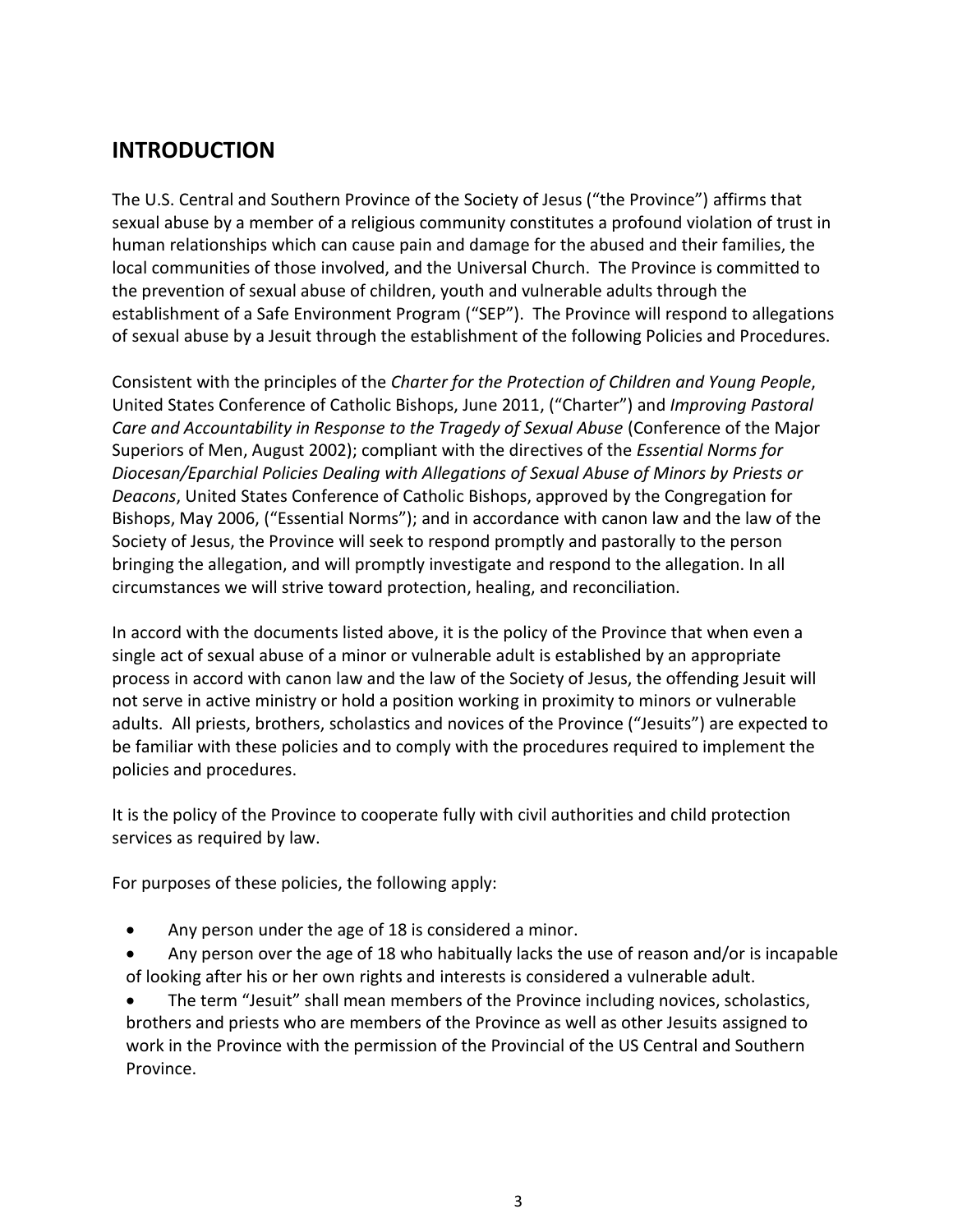• Sexual abuse as defined by the Charter and Essential Norms is any external, objectively grave violation of the Sixth Commandment of the Decalogue with a minor or a vulnerable adult. This includes not only physical sexual contact or actions but may also include certain verbal behavior. Sexual abuse includes the acquisition, possession or distribution of images of a minor for purposes of sexual gratification. Sexual abuse includes attempts to solicit a minor for sexual purposes with language (spoken or written) even if there is no subsequent physical contact. Sexual abuse also includes the acquisition, possession, or distribution of pornographic images of minors for purposes of sexual gratification.

• Sexual abuse by a Jesuit refers to sexual abuse by a man who was a Jesuit at the time the sexual abuse occurred.

• Sexual Misconduct generally refers to sexual harassment, sexual exploitation and/or sexual abuse of an adult person who does not meet the criteria of a "Vulnerable Adult".

• A Ministerial Relationship is one in which a person receives Pastoral Care from a Jesuit, which could include sacraments, spiritual direction, counseling, teaching, mentoring, or chaplain ministry in a hospital, educational, sports, other setting.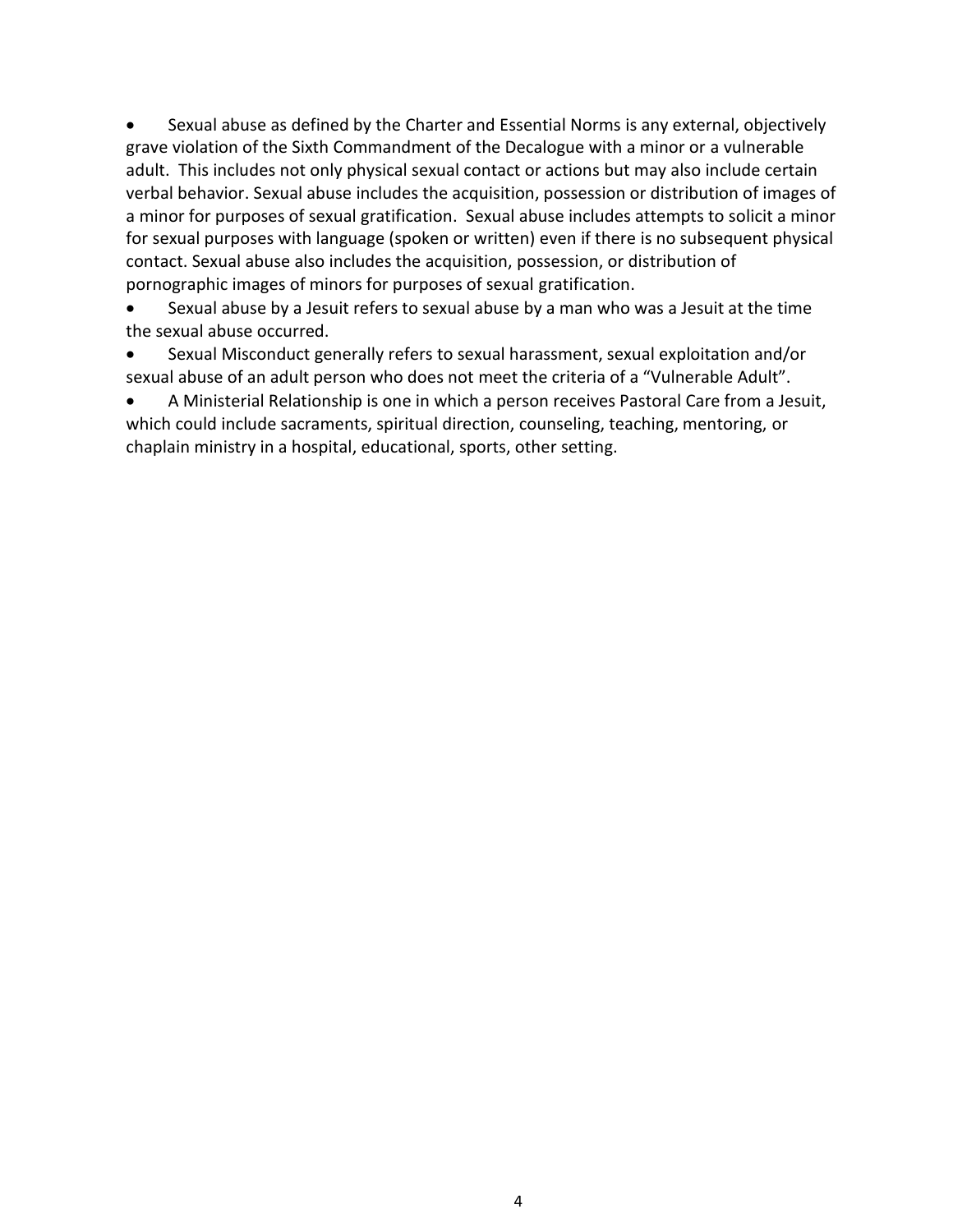#### **I. ENSURING AN EFFECTIVE RESPONSE TO ALLEGATIONS OF SEXUAL ABUSE OF MINORS**

The Province has adopted a process for addressing allegations of sexual abuse of minors or vulnerable adults by a Jesuit. This process includes three groups and officials, all working in collaboration with Provincial authorities and others in the Province who are responsible for the prevention of and response to allegations of sexual abuse.

1. A Review Board whose mission is to advise the Provincial in responding to allegations and to review Provincial Policies and Procedures for addressing reports of sexual abuse of minors or vulnerable adults.

2. A Director of Safe Environment and Professional Conduct ("DSEPC") who is responsible for the implementation of the Province's standards, policies and procedures related to sexual abuse and Safe Environment.

3. A Coordinator of Pastoral Support and Outreach ("CPSO") who is the designated contact for receiving allegations of sexual abuse and taking reasonable steps to ensure that Province policies are followed in addressing allegations. The CPSO also maintains contact with the person bringing the allegation throughout the entire investigatory process, and afterwards when indicated.

## **II. REVIEW BOARD (See** *Review Board Policy, USA Central and Southern Province of the Society of Jesus* **for additional information.)**

The Province has established a Review Board whose purpose is to provide consultation to the Provincial in addressing all reports of sexual abuse of a minor or vulnerable adult by current, former and/or deceased Jesuits. The Review Board also advises the Provincial on compliance with the current Conference of Major Superiors of Men ("CMSM") Child Protection Standards.

As an advisory body, the Review Board does not investigate reports of sexual abuse, as this might create a dual role for the Board, and therefore would not meet prevailing standards for independent review.

### **A. MEMBERSHIP OF THE REVIEW BOARD:**

The Review Board shall consist of at least five members who shall be appointed by the Provincial, in consultation with the Socius and the DSEPC.

1. The majority of Review Board Members shall be lay men and women who are not employed by the Society of Jesus or the Province, or any Jesuit-sponsored institution. This may include men and women who are members of religious orders or institutes.

2. No more than two members of the Review Board shall be Jesuits.

3. Review Board members may include representation from the following professions, but not limited to them: Medical (Pediatrician, Psychiatrist, etc.); Social Sciences (Psychologist,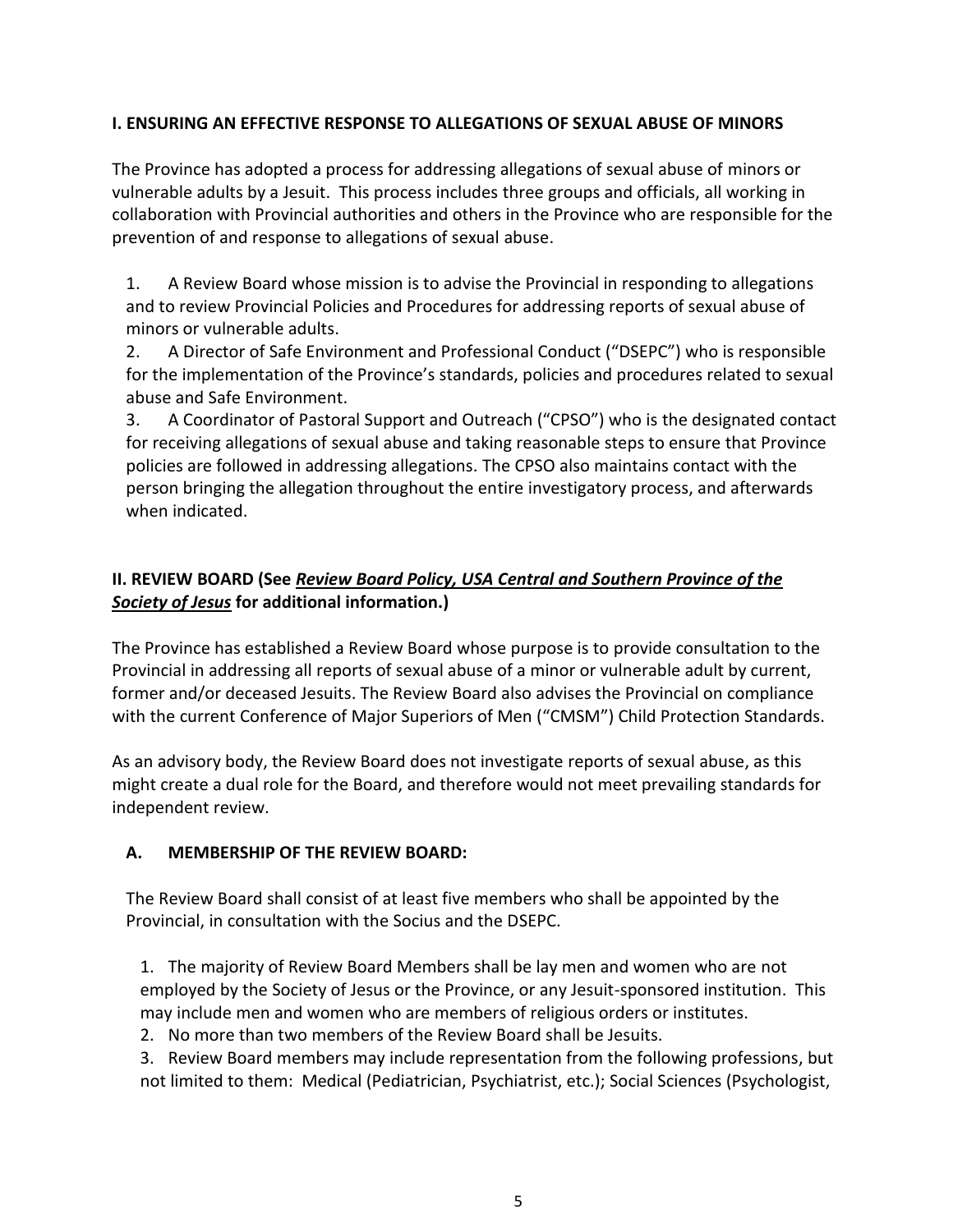Social Worker, Counselor, etc.); Legal and Law Enforcement, and/or State Protective Services.

## **B. DUTIES OF THE REVIEW BOARD:**

1. Providing counsel to the Provincial in his assessment of reports of sexual abuse of minors or vulnerable adults by Jesuits. All reports of sexual abuse of minors or vulnerable adults will be presented to the Review Board.

2. Providing counsel to the Provincial in his determination of suitability for continued ministry of a Jesuit.

## **C. GENERAL OPERATING PROCEDURES**

The Review Board shall meet at least once a year, and more frequently if warranted. Meetings shall be convened by the Chairperson, the Provincial, or the Socius, assisted by the DSEPC and CPSO. Meetings may be in person, by conference call or web-conferencing. A majority of the current voting Review Board members shall constitute a quorum.

1. The Review Board will review new reports as well as old cases still in process that have not yet been resolved. The Review Board will make recommendations to the Provincial on each case it reviews. Based on the facts and circumstances, an allegation of sexual abuse of a minor or vulnerable adult by a Jesuit can be established only when there is moral certitude that the accusation is true and that an incident of sexual abuse of a minor or vulnerable adult has occurred. ("Moral certitude" in this context means a high degree of probability, but short of absolute certainty.)

2. The DSEPC will advise the Socius in writing of the Review Board's determination, and the Socius will in turn inform the Provincial. The Review Board is an advisory body and it is the Provincial's role and responsibility to make a final determination regarding the case. 3. It is the policy of the Province to cooperate fully with all legal requirements and law enforcement agencies, while at the same time respecting any applicable civil and canon law rights.

## **III. DIRECTOR, SAFE ENVIRONMENT AND PROFESSIONAL CONDUCT (See Position Description: Director, Safe Environment and Professional Conduct for additional information.)**

### **A. MAJOR DUTIES AND RESPONSIBILITIES**

1. Implements and updates as necessary the Provinces policies and procedures that relate to the prevention and response to sexual abuse of minors or vulnerable adults.

2. Provides consultation and assistance to the Socius in cases of sexual misconduct as defined in this policy.

3. Oversees and assists with the implementation of the Safe Environment Program.

4. Oversees and assists the Province's CPSO.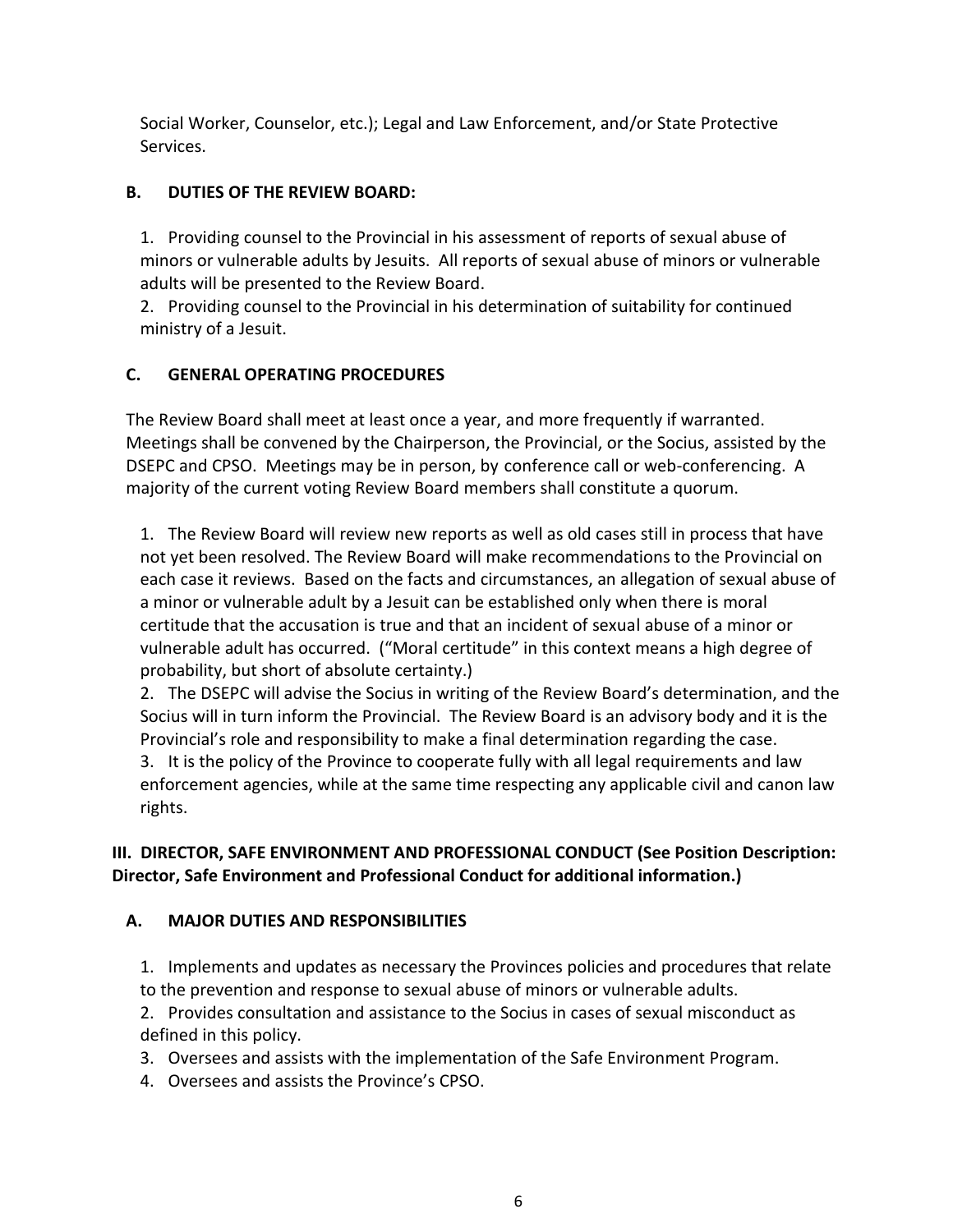5. Assists the Provincial and the Socius and the Province Counsel in addressing reports of sexual abuse or sexual misconduct.

6. Collaborates in the development and implementation of Safety Plans for Jesuits with an established allegation of the sexual abuse of a minor.

7. Assists the Review Board.

8. Coordinates the Provinces compliance with the CMSM Standards for the Protection of Children.

9. Provides assistance to other Jesuit institutions in the Province as requested.

## **IV. COORDINATOR OF PASTORAL SUPPORT AND OUTREACH (See Position Description: Coordinator of Pastoral Support and Outreach for additional information.)**

## **A. MAJOR DUTIES AND RESPONSIBILITIES**

1. Receives reports of allegations of sexual abuse and sexual misconduct.

2. Notifies civil authorities and child protection services of sexual abuse as required by law.

3. Provides pastoral support and case management services out of charitable concern, as set forth herein, to the person making the report.

4. Works collaboratively with the Provincial, Socius, DSEPC, Province Counsel and Review Board.

## **V. REPORTING ABUSE OR MISCONDUCT**

**A. To report sexual abuse of a minor or vulnerable adult, or sexual misconduct by a Jesuit please contact:** 

> **Carol Zarinelli Brescia. MSW, LCSW Coordinator of Pastoral Support and Outreach ("CPSO") 4511 West Pine Blvd. St. Louis, Missouri 63108 Phone: (314) 361-7765 Confidential Email: [UCSOutreach@Jesuits.org](mailto:UCSOutreach@Jesuits.org)**

## **B. Receiving an Allegation**

1. The CPSO receives the allegation and responds with compassion and understanding. The CPSO serves as the main liaison between the person making the report and the Province. If at any time during the review of an allegation there is a good faith reason to suspect, based on available facts, that a person who is presently a minor is, has been or is likely to be abused, the CPSO will promptly make a report to the appropriate civil authorities or state agency in accordance with the laws governing child abuse and neglect, or abuse or neglect of a vulnerable adult. The CPSO shall prepare a memorandum regarding the report which includes the facts upon which the good faith reason to suspect was based.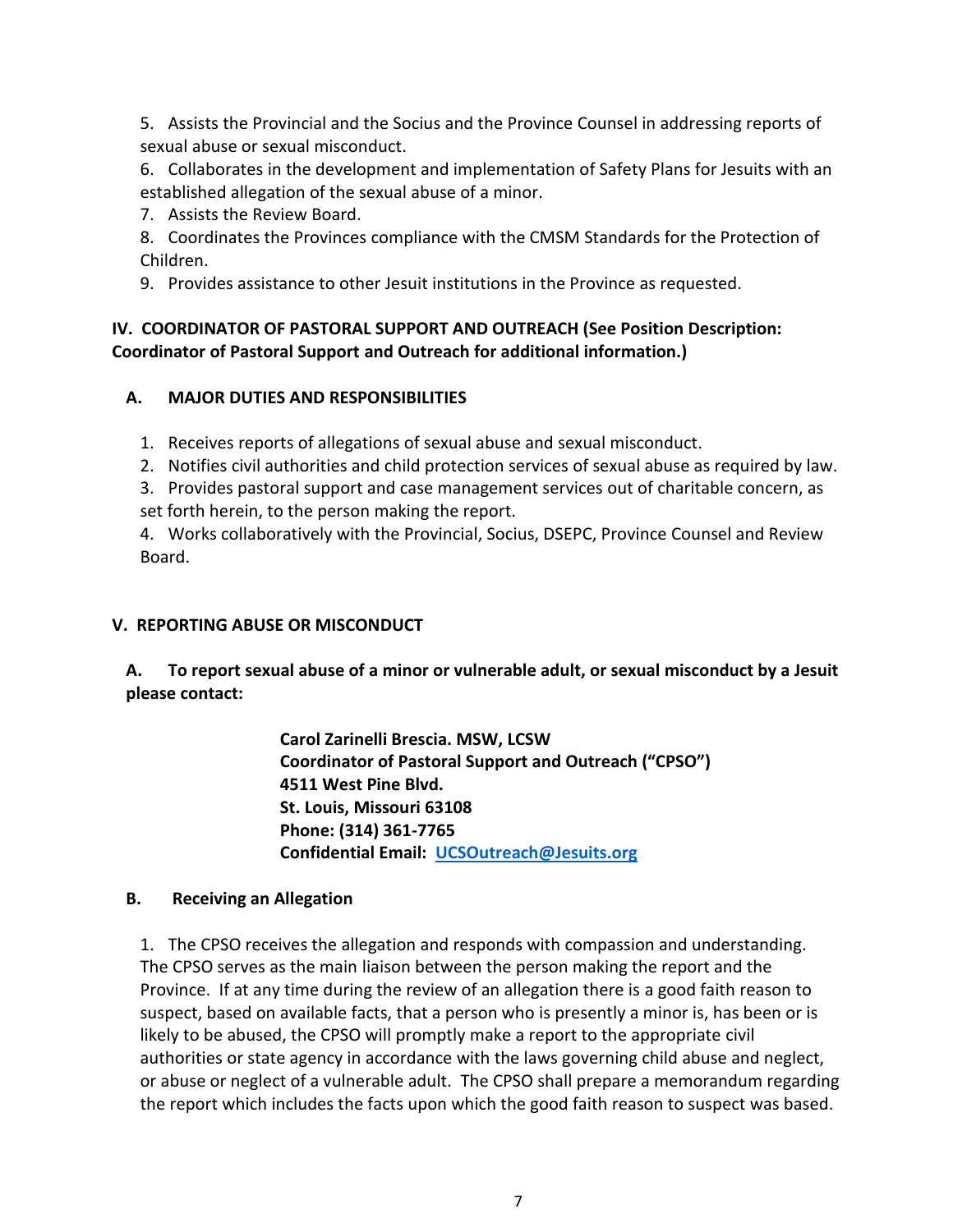2. The CPSO will also advise the person bringing the allegation that the Province supports that person's right to make the allegation known to civil authorities, including situations in which the person who was allegedly abused is not presently a minor, and there is no legal obligation on the part of the Province to report it to civil authorities.

3. The CPSO prepares a preliminary report, using information gathered in the initial contact with the person alleging sexual abuse or misconduct. This report will include, but not be limited to the following:

- a. Name, age, address and phone number(s) of the alleged victim.
- b. Name of the alleged perpetrator.
- c. Approximate date(s) and/or time frame of the alleged abuse.
- d. Nature, type and place(s) where the alleged abuse occurred.
- e. Any written documents or photographs the alleged victim volunteers to provide.

4. Proceeding out of a sense of charitable concern if it is deemed to be an emergency and the reporting person seeks some type of immediate assistance, the CPSO may offer such assistance after consultation with the DSEPC, or, if he/she is unavailable, the Socius, and others as deemed necessary. Similarly, out of charitable concern, the CPSO may offer and arrange and pay for initial counseling sessions and/or other pastoral support at a point in the investigatory process where it is deemed appropriate and necessary. Notice to the reporting person of the provision of any such assistance shall include that the Province is acting out of a sense of charitable concern for the individual.

5. The CPSO notifies the DSEPC, who in turn notifies the Socius, the Provincial, Province Counsel and the Review Board of the allegation. With due regard for the laws governing the reporting of abuse, the DSEPC in collaboration with the Province Counsel, conducts an internal investigation, and may arrange for an external investigation if necessary. (As in V.B.1 above, required reports to appropriate civil authorities or state agencies take precedence over any internal or external investigation made by the Province.)

6. The Province strives swiftly to investigate and evaluate the report of abuse. The DSEPC, working with the Provincial, Socius and Province Counsel as needed, will usually conduct the initial internal investigation. The DSEPC will

- a. Conduct interviews with the alleged victim and the accused, if he is available.
- b. Review available and potentially relevant Province records.
- c. Arrange for a psychological evaluation of the accused, if indicated and if he is willing.
- d. Prepare a written report for the Provincial, Socius, CPSO, Province Counsel and Review Board.
- 7. Outside independent investigators may be used as appropriate.
- 8. The results of the investigation and evaluation of the Jesuit accused of sexual abuse will be shared with the Review Board, who will provide advice to the Provincial.

9. Unless the allegation is manifestly false or frivolous, the Provincial may remove the accused Jesuit from public ministry until the investigation is concluded, with due respect for his canonical rights and rights as a member of the Society of Jesus. This removal is temporary, precautionary and non-punitive in nature, and the purpose is to do whatever seems necessary for the protection of minors and vulnerable adults.

10. When an allegation is brought forward as part of a criminal investigation or a civil lawsuit, the Province is usually prohibited from directly interacting with the person alleging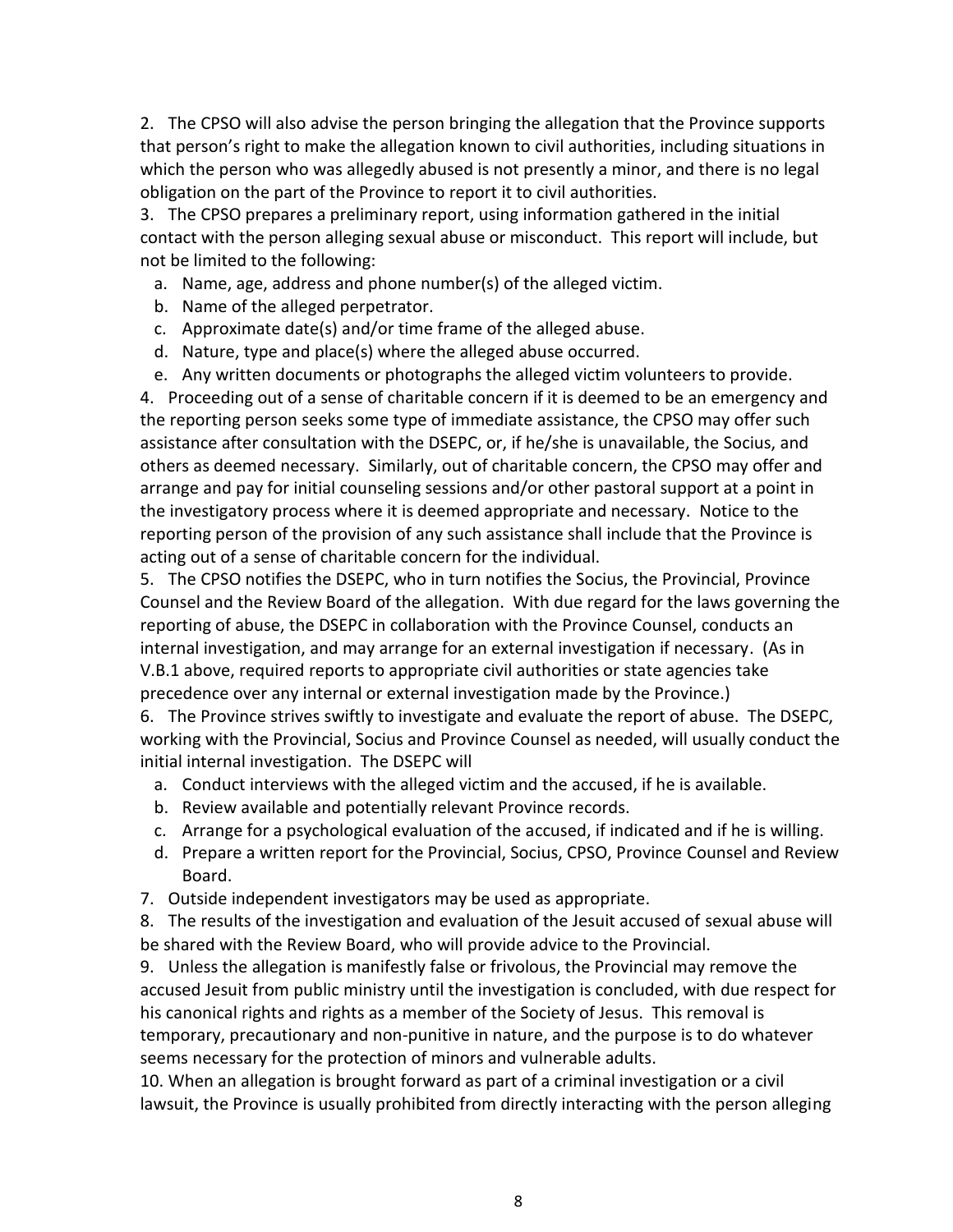abuse and must rely on law enforcement officials and/or the individual's attorney, who coordinates with the Province's Counsel.

11. The Provincial or his delegate will maintain contact with the accused Jesuit throughout the entire process, in order to provide adequate support.

12. When the Provincial has received the completed investigation report, he will present the results of the investigation to the accused Jesuit for his response.

## **C. When an Allegation is Established**

1. Upon the conclusion of the investigation, the Provincial will exercise his judgment in delivering an appropriate response. If the accused Jesuit has admitted to the substance of the allegation of sexual abuse, or if the allegation of sexual abuse has otherwise been established in accord with the proper standard, the Provincial will remove the Jesuit from public ministry and assign him to an appropriate residence. The Provincial will initiate the process (i.e., referral to Fr. General and the Congregation for the Doctrine of the Faith) that will permanently remove the Jesuit from public ministry. The Provincial's response may also include any of the following:

- Psychological and medical assessment and intervention;
- Restrictions on community life and personal activities;
- Limitations imposed on ministerial activities, including total removal from public ministry.

2. In all instances, the final disposition of the matter rests with the Provincial, always recognizing the Jesuit's right to appeal to Father General. The Provincial will communicate his decision to the person making the complaint, to the Jesuit involved, and other parties, including Father General, as necessary and appropriate.

3. The Provincial, Socius or his delegate will also contact the diocesan bishop where the alleged sexual abuse took place, the diocesan bishop where the accused Jesuit resides, the institution, work or ministry where the alleged abuse took place and where the accused Jesuit is currently assigned.

4. The Provincial may seek advice from the Review Board regarding informing other constituencies including the wider public, and then make his decisions regarding who will be informed.

## **D. When Allegation is Deemed to be Without Merit**

1. If an allegation is deemed to be without merit, the Provincial and the DSEPC will coordinate communication with all appropriate parties so that reconciliation can take place where possible and repair of damage to reputations can be undertaken.

2. If the investigation determines that the allegation is without merit, efforts will be made by the appropriate parties to restore the good name of the accused (and reinstate him to ministry if he has been removed from ministry).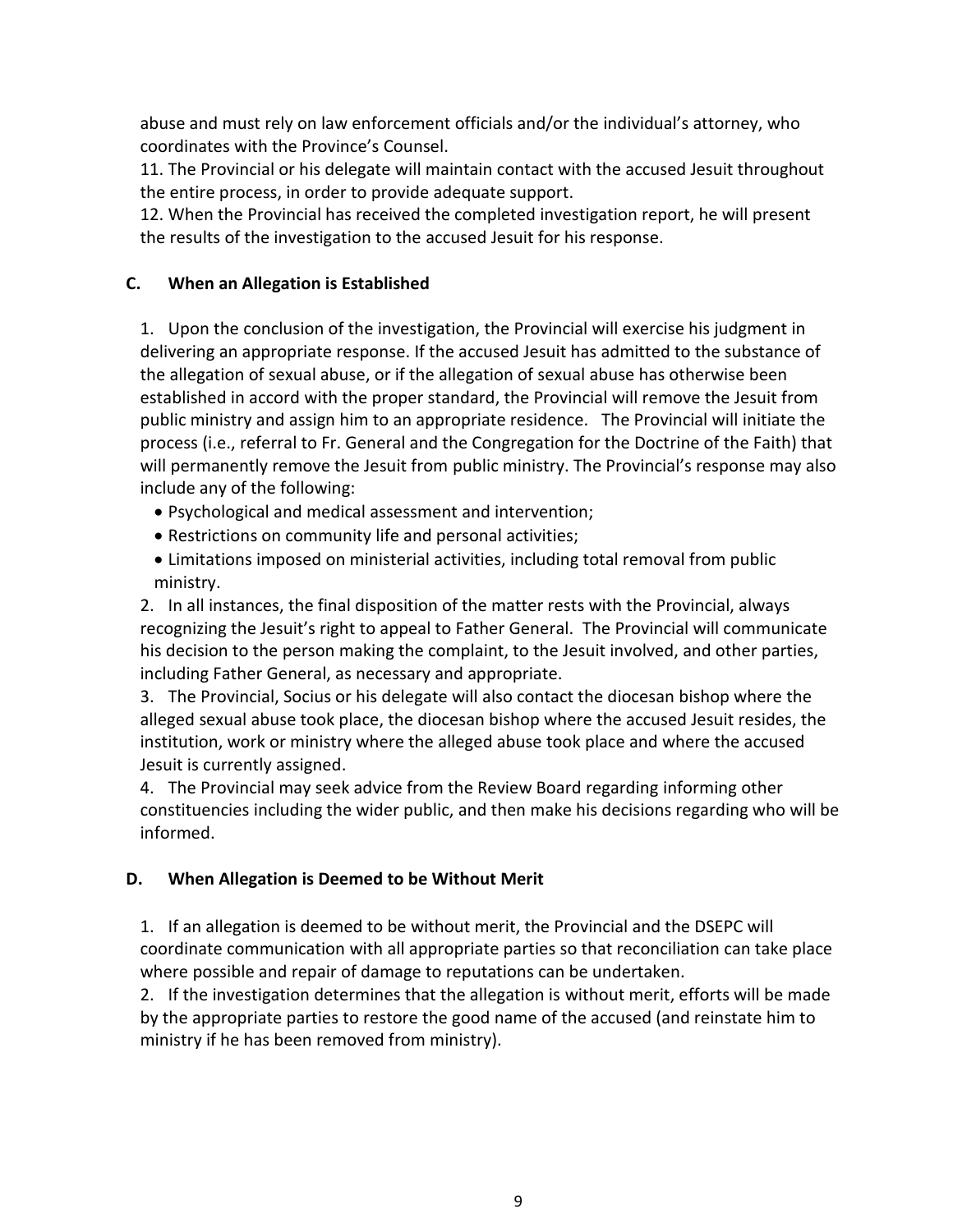## **VI. SUPERVISION of JESUITS WHO ARE REMOVED BECAUSE OF AN ESTABLISED ALLEGATION**

### **A. Evaluation and Therapy**

1. A Jesuit with an established allegation may be asked to submit to a professional evaluation and to participate in recommended treatment. The Jesuit is free to refuse to undergo an evaluation or to participate in treatment.

2. A Jesuit with an established allegation will not be allowed to function publicly as a priest or deacon, including public celebrations of the sacraments. This prohibition includes public functioning in external ministry (e.g. teaching school, coaching, parish staff work). He may not use the title "Father," "Deacon" or "Reverend" in public communications nor may he wear clerical attire in public.

3. If physically, psychologically and mentally able, a Jesuit who has been removed from public ministry should engage in appropriate work in support of the Province or in other service to people in need. This work may not involve any unsupervised contact with minors. Such employment might include:

- Internal work in a community of the Province;
- Work for the Province;
- Remunerative non-ministerial work to support the ministries of the Province;

• Service to people in need such as writing to prisoners, taping books for the sightimpaired, telephone reassurance for shut-ins, working in a food bank or soup kitchen, or some other form of supervised social services.

• Vocational and/or occupational counseling may be offered to the Jesuit. In all cases, the service of prayer for the Society and the Church is a valuable contribution by a Jesuit.

### **B. Place of Residence**

1. A restricted Jesuit will only be allowed to live in a Jesuit Community or other appropriate supervised place of residence, as determined by the Provincial.

2. No separate apartment, private home, or other domicile will be allowed as a permanent residence.

3. When the restricted Jesuit is relocated to another diocese, the Provincial will inform the diocesan bishop of that diocese where the restricted Jesuit will reside.

## **C. Community Support and Community Roles**

1. Communities should welcome the restricted Jesuit as a brother, "friend in the Lord," and, as GC 32 (General Congregation 32) declared, a fellow sinner.

2. While not required, a fellow Jesuit and member of the Community, acting as an Onsite Mentor, may be appointed to assist a restricted Jesuit and support him in his efforts to maintain his program and treatment. The mentor does not have any supervisory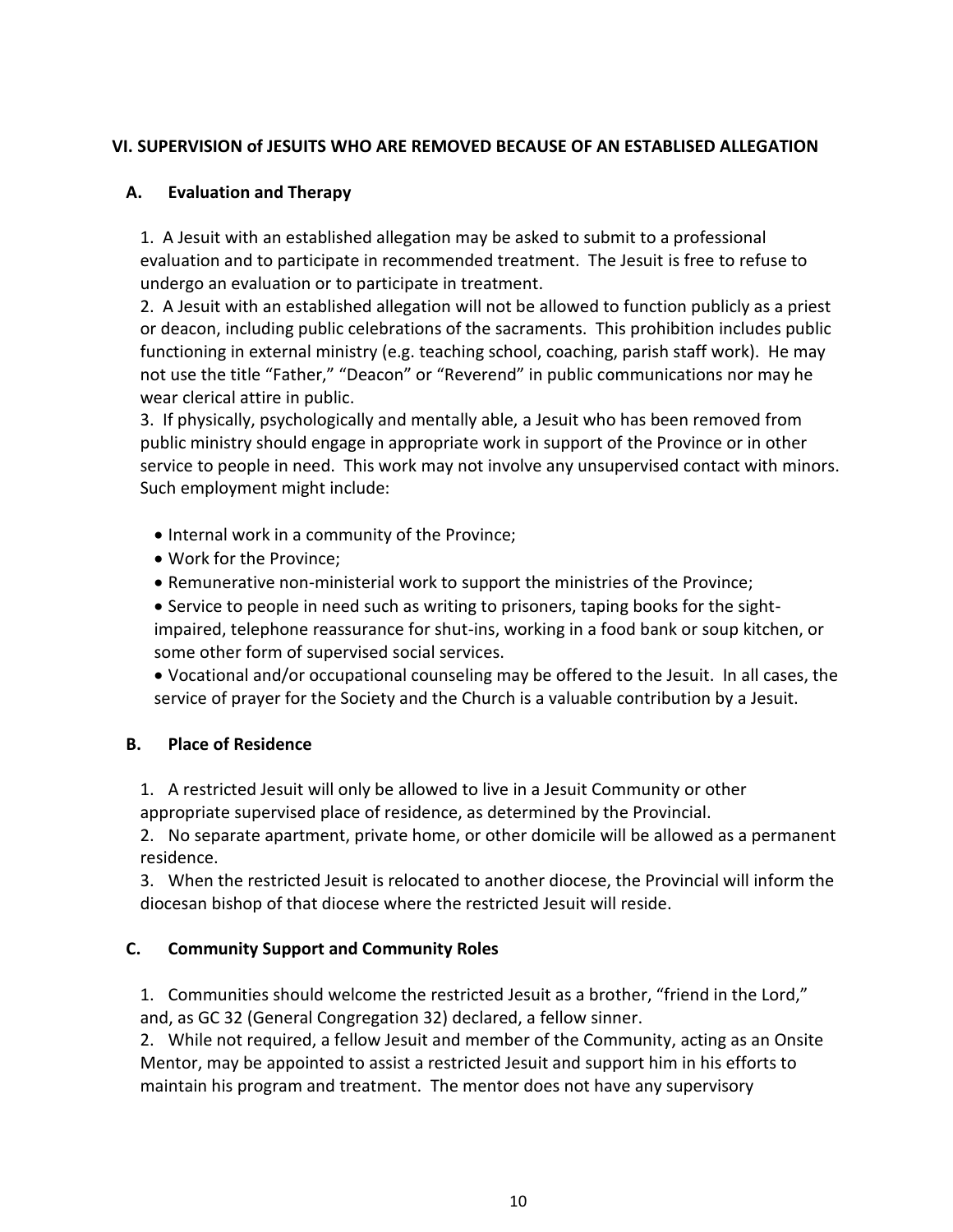responsibilities but should advise the Supervisor of any violations of the Safety Plan and/or other concerns he has about the restricted Jesuit.

3. For a Jesuit with an established allegation of sexual abuse, Canon Law permits the celebration of the Eucharist only in non-public Jesuit community liturgies. He may lead community prayer, hear confessions of Jesuits only, and perform other community jobs and responsibilities. He will not be allowed to serve as superior or *locum tenens*.

4. On the recommendation of the Provincial, the local Superior shall, as appropriate, inform all or part of the community in which a restricted member will live of the fact that he is so restricted and the appropriate specific terms of his individual Safety Plan, so that the community can assist him in achieving its goals. These communities may need the advice of appropriate professionals to assist the community in readying itself to receive the restricted member and to provide him with the necessary care and support.

## **D. Safety Plans**

1. All Jesuits with an established allegation of abuse of a minor will have a Safety Plan.

2. The Jesuit will have a designated Supervisor who will monitor compliance with the Safety Plan. The Supervisor is usually the Superior of the community where the Jesuit resides. 3. The Provincial will advise the Supervisor of information about the Jesuit and the allegation.

4. The Provincial will meet with the Jesuit annually to discuss compliance with the Safety Plan and progress in his goals for spiritual growth.

5. The Supervisor will have a quarterly conference with the Jesuit to discuss compliance with the Safety Plan.

6. An Onsite Monitor may be appointed to oversee the restricted Jesuit who may be employed in a job in which there can be no contact with minors, (e.g. an administrative support position in the Provincial office). The Onsite Monitor may be a Jesuit or other person who works at the same location as the restricted Jesuit. The Onsite Monitor is charged with monitoring compliance with the Safety Plan at the place of employment.

7. The Supervisor will meet regularly with Onsite Monitors of restricted Jesuits who are employed in a job in which he has no contact with minors, (e.g. an administrative support position in the Provincial office).

8. The Supervisor will report to a Delegate (appointed by the Provincial) quarterly regarding the member's compliance with his Safety Plan. The Supervisor will provide the Delegate with documentation of the Supervisory Visits annually.

9. The Supervisor or Onsite Monitor will promptly inform the Delegate of any violation of the Safety Plan. The Delegate will then inform the Provincial so that he can determine an appropriate response and/or an adjustment of the Safety Plan.

10. The Delegate will review the Safety Plans with the Review Board annually and report any changes suggested by the Board to the Provincial and the Supervisor.

### **E. Contact with Minors**

Under no circumstances will a Jesuit with an established allegation of sexual abuse of a minor be allowed to be in contact with minors without supervision as specified in his individual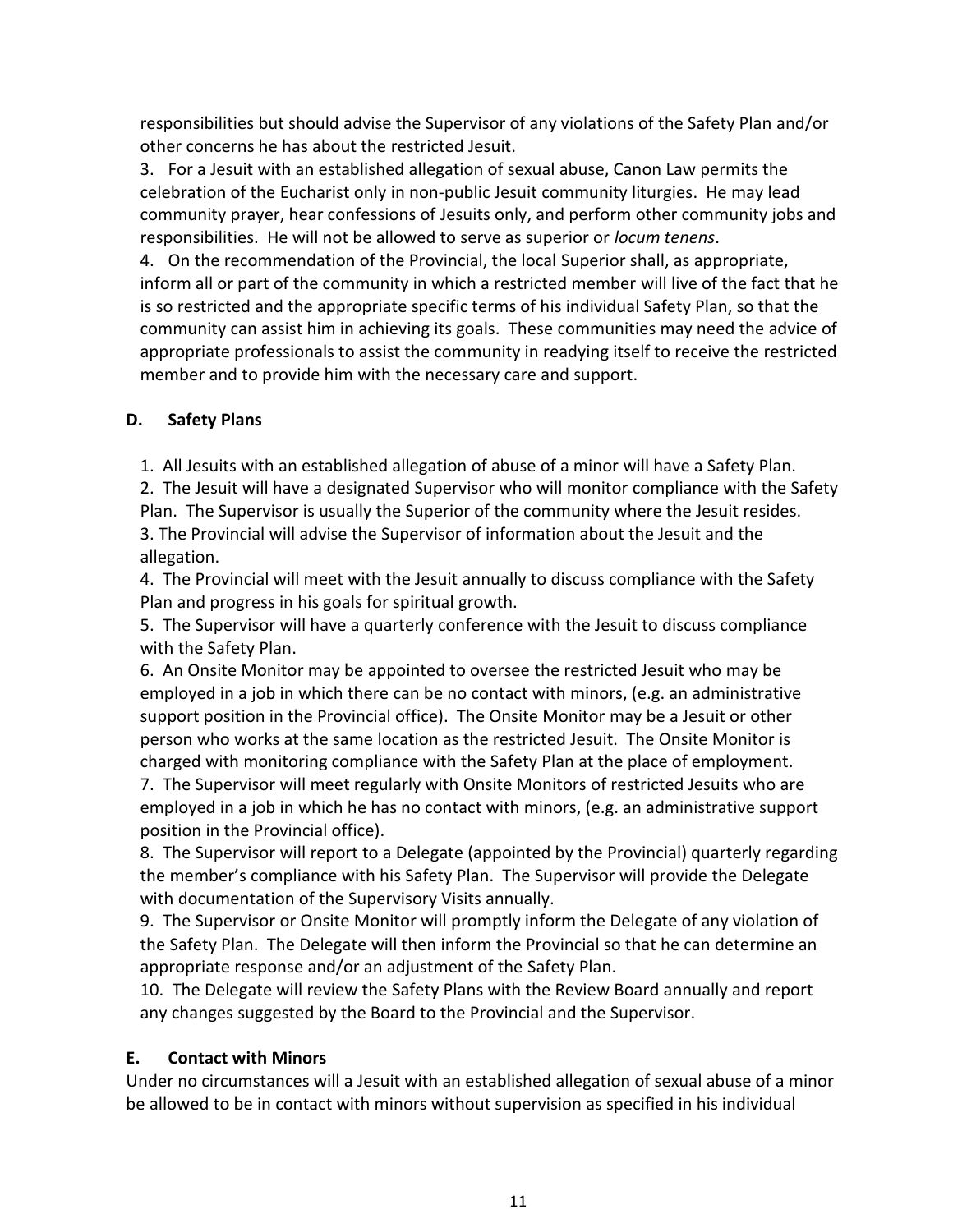Safety Plan. This prohibition would include but not be limited to meals in restaurants, going to the movies, riding in automobiles, internet or telephone communication, or private conferences in parish or community offices, community parlors, bedrooms of members, etc.

## **F. Travel, Vacation and Retreats**

1. A Jesuit with an established allegation is not permitted to vacation alone.

2. Vacations with minors, even if supervised, are not permitted.

3. Vacations will be restricted to Jesuit villas, Jesuit communities, or travel with other approved Jesuits. The restricted Jesuit may not use a Jesuit villa alone.

4. Retreats in locations alone are not permitted, and retreats will be restricted to Jesuit or other Catholic retreat facilities or Jesuit communities.

5. Travel may be restricted to that related to assigned work or family visits. If appropriate, an approved Jesuit companion for travel may be required. Additional specific permissions for travel may be required from the Provincial. Doubts about specific travel should be referred by the local Superior to the Provincial.

6. Restrictions may be placed on driving alone, having use of a personal vehicle, requesting specific permissions for use of house cars from the local Superior, etc.

## **G. Publicity and Publications**

1. Restrictions may be imposed on publications, letters to the editor, web-pages, social media forums, radio and television appearances, email, texting, and internet usage.

2. Sensitivity for victims would dictate caution with regard to displaying photographs of a Jesuit with an established allegation in Jesuit publications and institutions, especially those institutions that serve minors.

3. In some cases, the restricted Jesuit's use of mail, email and telephone communication and internet usage may need to be regulated.

4. The Provincial will determine whether and/or how to inform the Province membership or other parties—in general terms—of those members who have been so restricted.

### **VII. SAFE ENVIRONMENT PROGRAM**

### **A. Responsibilities of All Jesuits of the USA Central and Southern Province**

1. Jesuits will respond promptly to anyone bringing an allegation of sexual abuse or misconduct.

2. If a Jesuit has a good faith reason to suspect, based on available facts, that a person currently a minor, or a vulnerable adult, is being or has been sexually abused, or is in danger of being sexually abused, he will promptly make a report to the appropriate civil authorities or state agency in accordance with the laws governing child abuse and neglect. The Jesuit shall document the facts on which the good faith reason to suspect was based and shall provide the report to the DSEPC who will inform the Socius.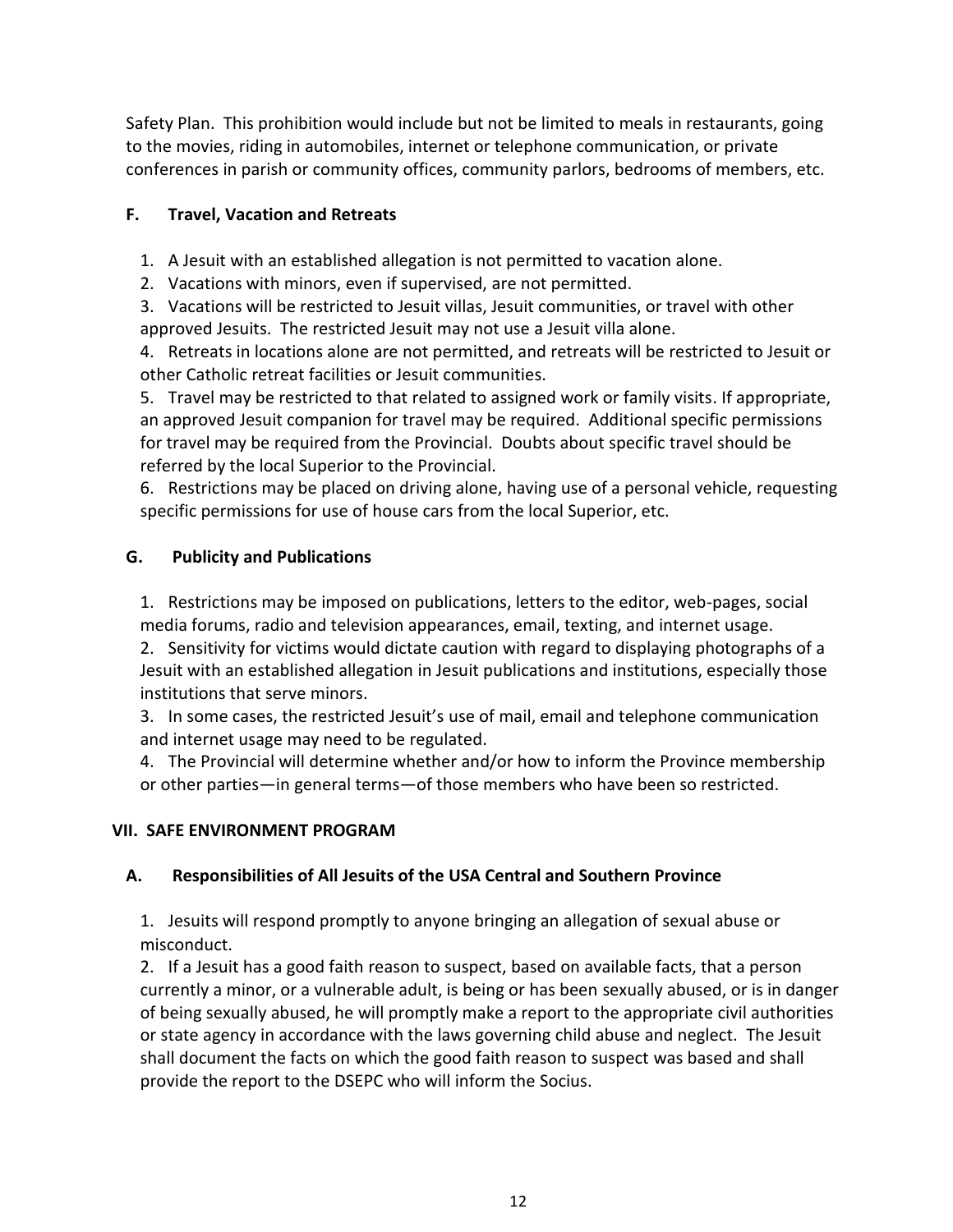3. If a Jesuit is aware of sexual misconduct (involving a person not a minor or vulnerable adult) committed by another Jesuit, he will make a report to the CPSO, who will in turn inform the DSEPC. The DSEPC will inform the Socius.

4. If a Jesuit has reason to suspect that another Jesuit has been involved in the production, possession, distribution, downloading and/or intentional viewing of actual or virtual child pornography, he will make a report to the appropriate civil authority and to the Socius.

5. If a Jesuit has knowledge of an adult person who reports that he/she was abused when a minor by a Jesuit, he will comply with the reporting requirements of the state in which the alleged abuse took place. Unless the person indicates he/she only wishes to make the allegation of abuse known to the Province, the Jesuit receiving the report should advise the person that he/she may speak with the "Coordinator of Pastoral Support and Outreach," and give the person the CPSO contact information. The Jesuit should not discuss any possibility of charitable assistance, but should leave that to the CPSO, who understands the parameters of such assistance. The Jesuit shall also promptly inform the Socius, or the CPSO if the person wishes to speak to the CPSO, who will in turn inform the DSEPC and Socius.

6. Jesuits will strive to maintain the highest level of integrity and safety in ministry, and they will support one another in respecting boundaries in their work and in their relationships with others, especially with minors.

7. Jesuits will be familiar with the *USA Central and Southern Province of the Society of Jesus Standards of Conduct for Interaction with Minors.* (Section VIII in this document.) If a Jesuit witnesses behavior of another Jesuit which, while it does not rise to the level of abuse but seems contrary to the above-mentioned code, he will bring that behavior to the attention of his brother and/or the local Superior in a spirit of charity and fraternal correction.

8. If a Jesuit sees a repetition of behavior that seems to violate the code of conduct (but still does not rise to level of abuse), he will bring that to the attention of the local Superior, who will then consult with the member in question. The local Superior will advise the Provincial of the situation in a timely manner.

### **B. Responsibility of Officials of the USA Central and Southern Province**

1. The CPSO will reach out with pastoral care, concern and honesty as set forth herein to alleged victims and their families.

2. The DSEPC will ensure that an investigation of allegations of abuse is carried out, consistent with civil law, canon law, and Society law, with due respect for the rights of all persons involved.

3. Province Officials will consult the Review Board for recommendations regarding the disposition of allegations, the resolution of inconclusive allegations, and the placement of Jesuits with an established allegation of sexual abuse of a minor.

4. The Provincial will remove from public ministry those Jesuits who have an established allegation of abuse, and those who have produced, possessed, distributed, downloaded and/or intentionally viewed child pornography of any kind.

5. Province Officials will cooperate with diocesan bishops and diocesan policies regarding sexual abuse.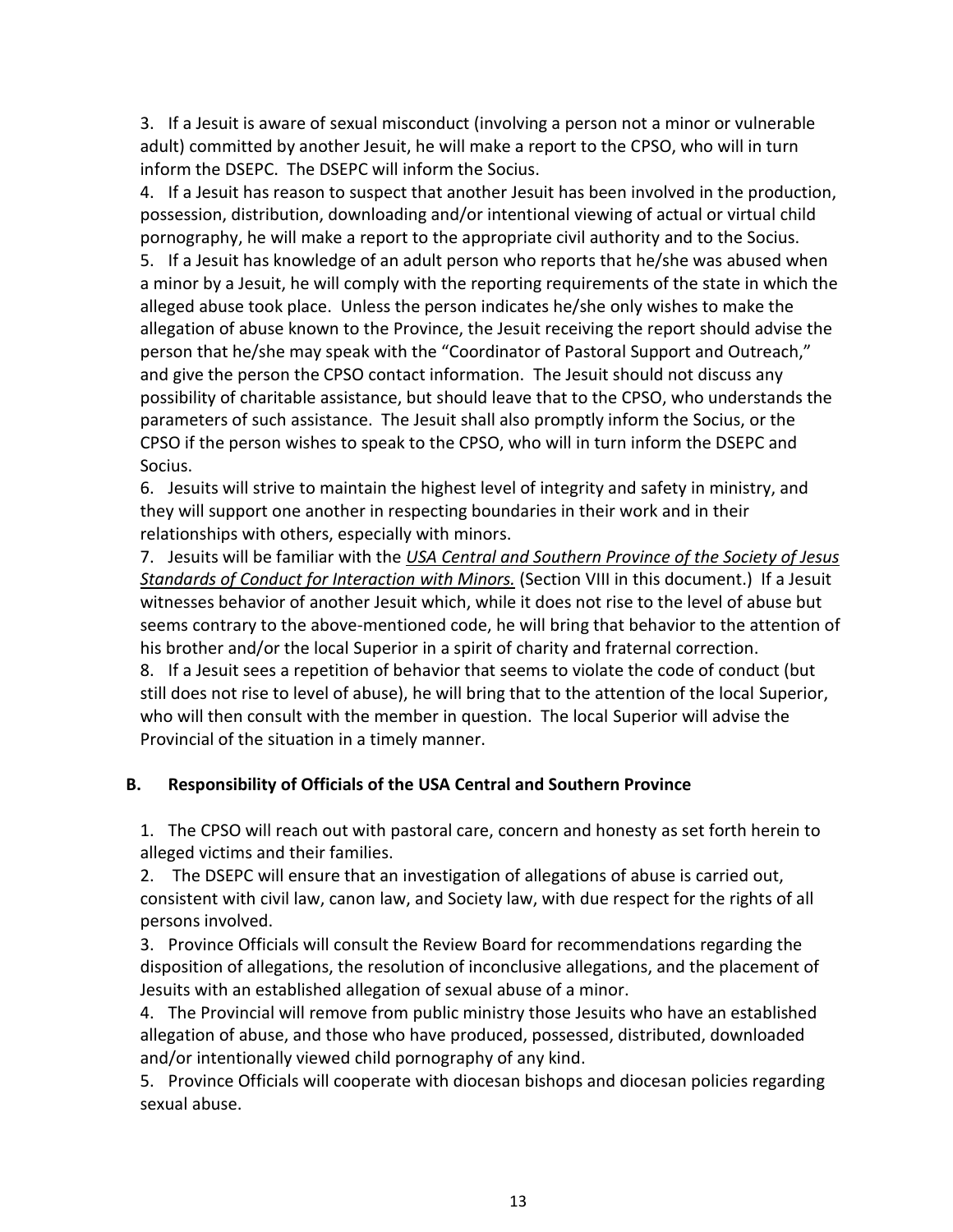6. The Provincial will ensure that the local superior of a Jesuit with an established allegation receives necessary confidential information when a new assignment is made.

#### **C. Safe Environment Training: Conversations That Matter**

Jesuits will participate in the CMSM program, entitled "Conversations That Matter." This is an annual training program that is made available to every local Jesuit community, to provide members with up to date information in matters relating to child protection and the maintenance of a Safe Environment Program in ministry and work place. **Jesuits and employees of Jesuit institutions serving minors are expected to comply with expectations of the Safe Environment Program of the local diocese.**

#### **VIII. STANDARDS OF CONDUCT FOR INTERACTION WITH MINORS**

#### **A. Standards**

The following Standards are intended for Jesuits with respect to making decisions about interactions with minors in Province and Church sponsored and affiliated ministries and programs. These Standards apply to all Jesuits. Our relationships with minors are both professional and personal. For this reason, the following norms apply to all ministerial and non-ministerial relationships with minors, **including minors who are family members** recognizing that in certain family situations the application of norms may require appropriate nuance. Though it is impossible to legislate for every individual situation, the norms do require Jesuits to conduct all relationships with minors, including relatives, in public with the full knowledge and consent of their parents. Jesuits are to exercise prudence in every situation with minors.

### **B. Examples of Appropriate Behavior**

The following expressions of affection are regarded as examples of appropriate behavior for Jesuits in ministry roles with minors:

- Hugs, pats on the shoulder, back or head (when culturally appropriate), putting an arm around shoulders
- Handshakes, "high-fives" and hand slapping
- Touching hands, faces, shoulders and arms
- Holding hands while walking with small children, sitting beside them, and kneeling down or bending down for hugs with them
- Holding infants or lifting up small children in public settings
- Holding hands during prayer

### **C. Prohibited Behaviors**

The following behaviors are prohibited:

• Using, possessing or being under the influence of illegal drugs while in the presence of minors.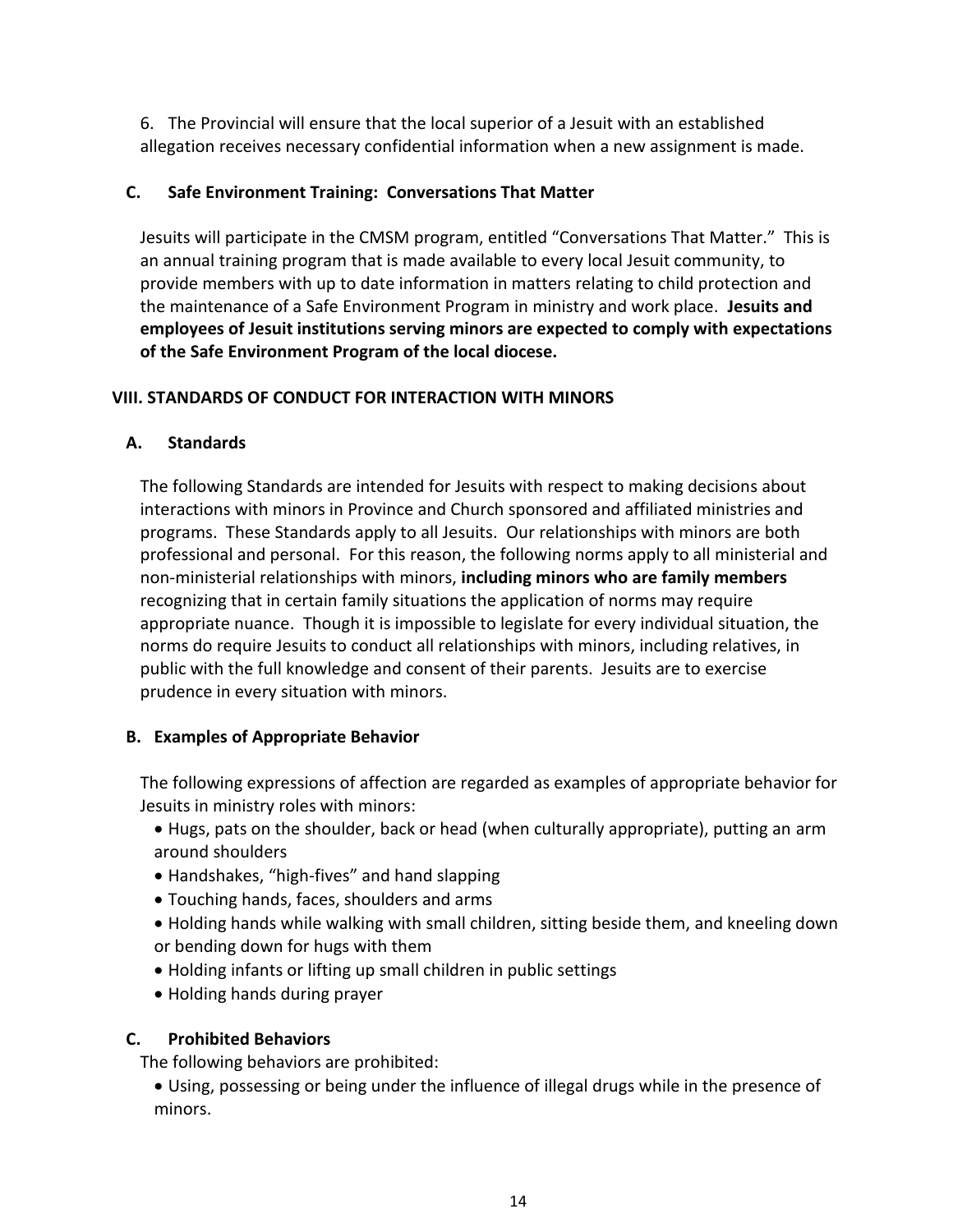- Using or being under the influence of alcohol while supervising minors.
- Providing or allowing minors to consume alcohol or illegal drugs.
- Discussing one's own sexual activity or sexual history with minors.

• Discussing sexual activities or engaging in any sexually oriented conversation with minors outside the context of pastoral care. Pastoral care includes the Sacrament of Reconciliation, pastoral counseling, and conversations that are part of a legitimate lesson and discussion for teenagers regarding human sexuality issues. In all cases, great care must be taken to seek referral for appropriate professional counseling if the problems identified are beyond the competence of the pastoral minister.

• Being nude in the presence of minors, changing or showering in the presence of minors.

• Providing sexually oriented or morally inappropriate printed or electronic materials (magazines, cards, videos, films, e-mails, photographs, clothing, etc.) to minors. Sharing sexually oriented material with minors over the Internet or engaging in inappropriate or sexually oriented conversations with minors online.

• Sleeping in the same bed, sleeping bag, or small tent with minors.

• Sharing private overnight rooms with minors including, but not limited to, those in any private residence, hotel, or Jesuit-owned facility.

• Engaging in sexual contact with minors. For the purposes of this policy, sexual contact is defined as any touching of the sexual or other intimate parts of a person directly or through clothing for the purpose of gratifying sexual desire of either party. It includes allowing or encouraging such touching by a minor.

• Producing, distributing, downloading, or intentionally viewing child pornography of any kind.

### **D. Overnight Events and Travel**

1. Jesuits are prohibited from transporting minors in vehicles without permission of their parents or guardians. No Jesuit may transport a lone minor in a vehicle without the presence of another adult. Should an emergency situation arise in which a minor needs a ride and the Jesuit is the only person who can provide that and another adult who might accompany the Jesuit is not available, the Jesuit should attempt to notify the parents or guardian, and/or someone in his community, and/or a responsible adult of the emergency situation either beforehand or afterwards.

2. Jesuits are prohibited from unnecessary and/or inappropriate physical contact with minors while in vehicles.

3. With the exception of Province-sponsored events, such as discernment retreats, unaccompanied minors are not permitted as overnight guests in our residences. Requests for exceptions must be submitted to the Socius in writing two weeks prior to the visit.

4. No Jesuit will supervise an overnight event with minors unless at least one other adult chaperone is present.

5. Changing and showering facilities or arrangements for Jesuits must be separate from facilities or arrangements for minors.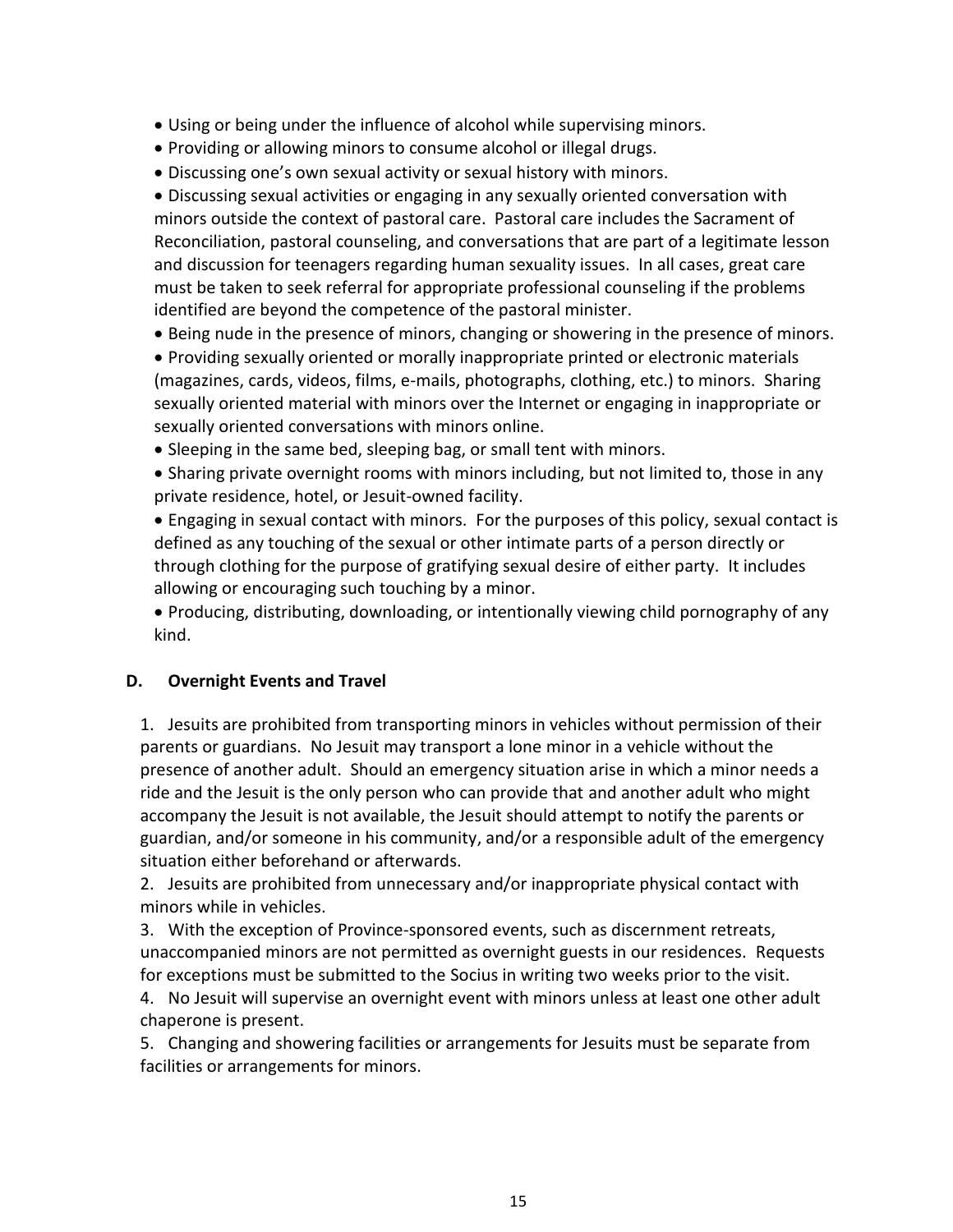#### **E. Physical Contact**

1. Physical Discipline: Jesuits are prohibited from using physical discipline in any way for behavior management of minors. No form of physical discipline is acceptable. This prohibition includes spanking, slapping, pinching, hitting, or any other physical force as retaliation or correction for inappropriate behaviors by minors.

2. Examples of Inappropriate Physical Contact: Some expressions of physical affection have been used by adults to initiate inappropriate contact with minors. In order to maintain the safest possible environment for minors, the following are expressions of affection that are not to be used by members in ministry roles with minors:

- Inappropriate or lengthy embraces
- Kissing on the mouth
- Wrestling with a minor
- Tickling a minor
- Touching buttocks, female chests, inner thighs or genital areas
- Showing affection in isolated areas such as bedrooms, closets, staff-only areas or other private rooms
- Being in bed with a minor
- Any type of massage, whether to a minor or from a minor.

## **F. Electronic Communications, Including All Forms of Social Media, Computer and Telephone Interactions (The following includes excerpts from** *Guidelines and Policies Regarding Internet Presence, Social Media and Other Electronic Communications, Jesuit Conference of Canada and the United States, May 1, 2016***)**

1. Jesuits are urged to familiarize themselves with the above-mentioned document, that has valuable information on electronic communications issues which are not specifically related to child protection.

2. Jesuits should always be aware that anything posted on the internet or otherwise communicated electronically is subject to viewing and usage by almost anyone who wishes to access that material, and the Jesuit's usage of all forms of electronic communication must never be in violation of what is expected in civil law, the Catholic Church and the Society of Jesus.

3. Policies Related to Communications with Minors:

a. Jesuits should not communicate with minors (other than relatives) using electronic media, (including email, instant messaging texting or social media sites), except as part of their professional/ministerial responsibilities. If a minor contacts the Jesuit a polite response is permitted, but future communications should be avoided.

b. Jesuits should be familiar with and respect any policies related to electronic communication that are in force in the setting where they work, such as a school.